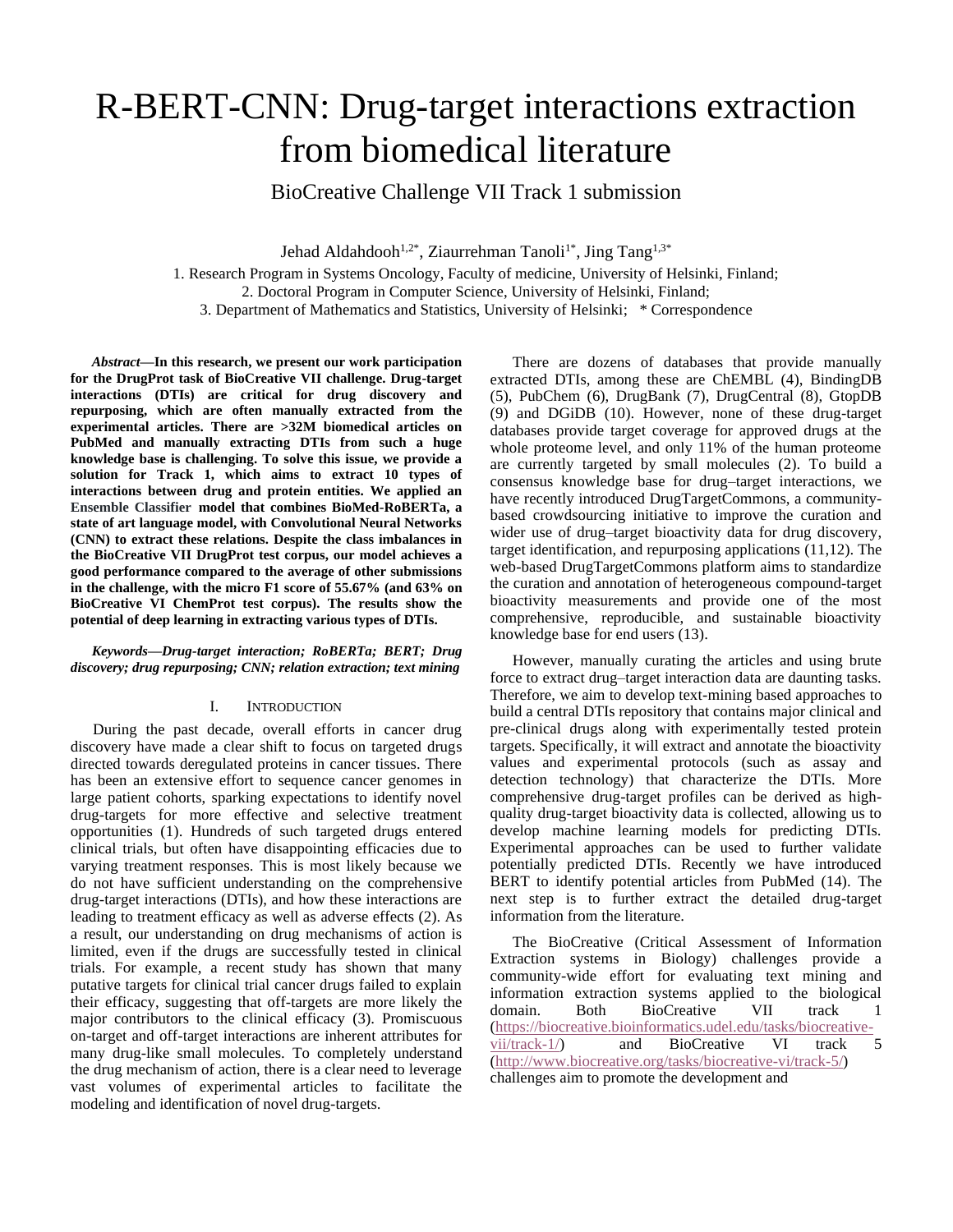evaluation of systems that can automatically detect and classify the relations between compounds and proteins (15, 25). In the ChemProt track, the organizers manually annotate a chemical–protein relation corpus composed of 2,432 PubMed abstracts, divided into a training set (1,020 abstracts), development set (612 abstracts) and test set (800 abstracts) (15). The task of ChemProt includes only five types of chemical–protein relations, the biological properties upregulator (CPR: 3), downregulator (CPR: 4), agonist (CPR: 5), antagonist (CPR: 6) and substrate (CPR: 9). Following the ChemProt track, the organizers generated a new manually annotated corpus called DrugProt corpus (25) which considers 13 types of interactions described in Table I.

By participating in the DrugProt BioCreative challenge, we aim to obtain hands-on experience on the most comprehensive training dataset and test its potential for developing deep learning based methods. We will apply the successfully trained models on the whole PubMed to extract a comprehensive collection of novel DTIs.

## II. TASK AND DATA

Track description Track 1 of the challenge involves PubMed abstract level relation extraction of chemical-protein relations. In this track, a manually annotated corpus called DrugProt is provided for training, development and testing purposes. In training and validation datasets, three main files are provided: a) pmids and abstracts texts, b) all chemical and gene mentions, c) all binary relationships between entities with pre-defined 13 biological relation types, such as agonists, antagonists, inhibitors, and regulators. Agonists activate proteins to produce the desired response, whereas antagonists prevent the activation. Inhibitor is a substance that slows or prevents a chemical reaction. Regulators are associated more with metabolism. The training data obtained using DrugProt corpus consisted of 46,274 chemicals and 43,255 proteins reported in 3,500 articles. The statistics of the DrugProt dataset are described in Table I. In this study, we aim to identify 10 types of interactions between chemical and biological molecules.

TABLE I. STATISTICS OF DRUGPROT DATASET

|                    | Train  | Dev-set | Test    |  |
|--------------------|--------|---------|---------|--|
| Document           | 3,500  | 750     | 10,750  |  |
| Chemical           | 46,274 | 9,853   | 143,767 |  |
| Protein            | 43,255 | 9,005   | 167,038 |  |
| Positive relations | 17,288 | 3,765   |         |  |
| <b>ANTAGONIST</b>  | 972    | 218     |         |  |
| <b>INHIBITOR</b>   | 5,392  | 1,150   |         |  |
| <b>AGONIST</b>     | 658    | 131     |         |  |
| <b>ACTIVATOR</b>   | 1428   | 246     |         |  |

| INDIRECT-UPREGULATOR     | 1378  | 302            |  |
|--------------------------|-------|----------------|--|
| INDIRECT-DOWNREGULATOR   | 1,330 | 332            |  |
| PART-OF                  | 886   | 258            |  |
| DIRECT-REGULATOR         | 2,250 | 458            |  |
| <b>SUBSTRATE</b>         | 2,003 | 495            |  |
| PRODUCT-OF               | 921   | 158            |  |
| <b>AGONIST ACTIVATOR</b> | 29    | 10             |  |
| <b>AGONIST-INHIBITOR</b> | 13    | $\mathfrak{D}$ |  |
| SUBSTRATE PRODUCT-OF     | 25    | $\mathbf{3}$   |  |

 Preprocessing the text is a crucial step in text mining before feeding the text to the model. One of the most common libraries for text preprocessing techniques is NLTK (Natural Language Toolkit) in python (28).

We have pre-processed the data as follows:

- 1. We replace the tab-delimiter between title and abstract with a single space to follow the entity offsets according to the guidelines.
- 2. We split the raw documents (title and abstract) into sentences. Since the cross-sentence relations are rare in the corpus, we only focus on the relation occurring in the same sentence.
- 3. We deal with some possible bad separations of the tokenizer, for instance sentences ending with 'vivo', and 'Vmax'. However, these characters are not the ending of the sentences.
- 4. We assign special tags to the chemicals (\$chemical entity name\$) and proteins (#protein entity name#) regardless of their positions. We have not replaced the entity names with unified chemical or gene words in the sentence.
- 5. There are many entities in the sentences without any relationship. We assigned a new relation called 'Other' for those cases.
- 6. We decided to delete three less represented interaction types including AGONIST-ACTIVATOR, AGONIST-INHIBITOR, and SUBSTRATE\_PRODUCT-OF.

 For the first submission (official scores according to the deadline), we just use the DrugProt dataset for training, validation and testing the Model I (see details in section III). We used all the 13 interaction types in the training datasets and ignored imbalance class distributions, which has greatly affected the micro F1 score. However, while training Model II (see details in section III), we ignored the three least represented interaction types i.e AGONIST-ACTIVATOR, AGONIST-INHIBITOR and SUBSTRATE\_PRODUCT-OF.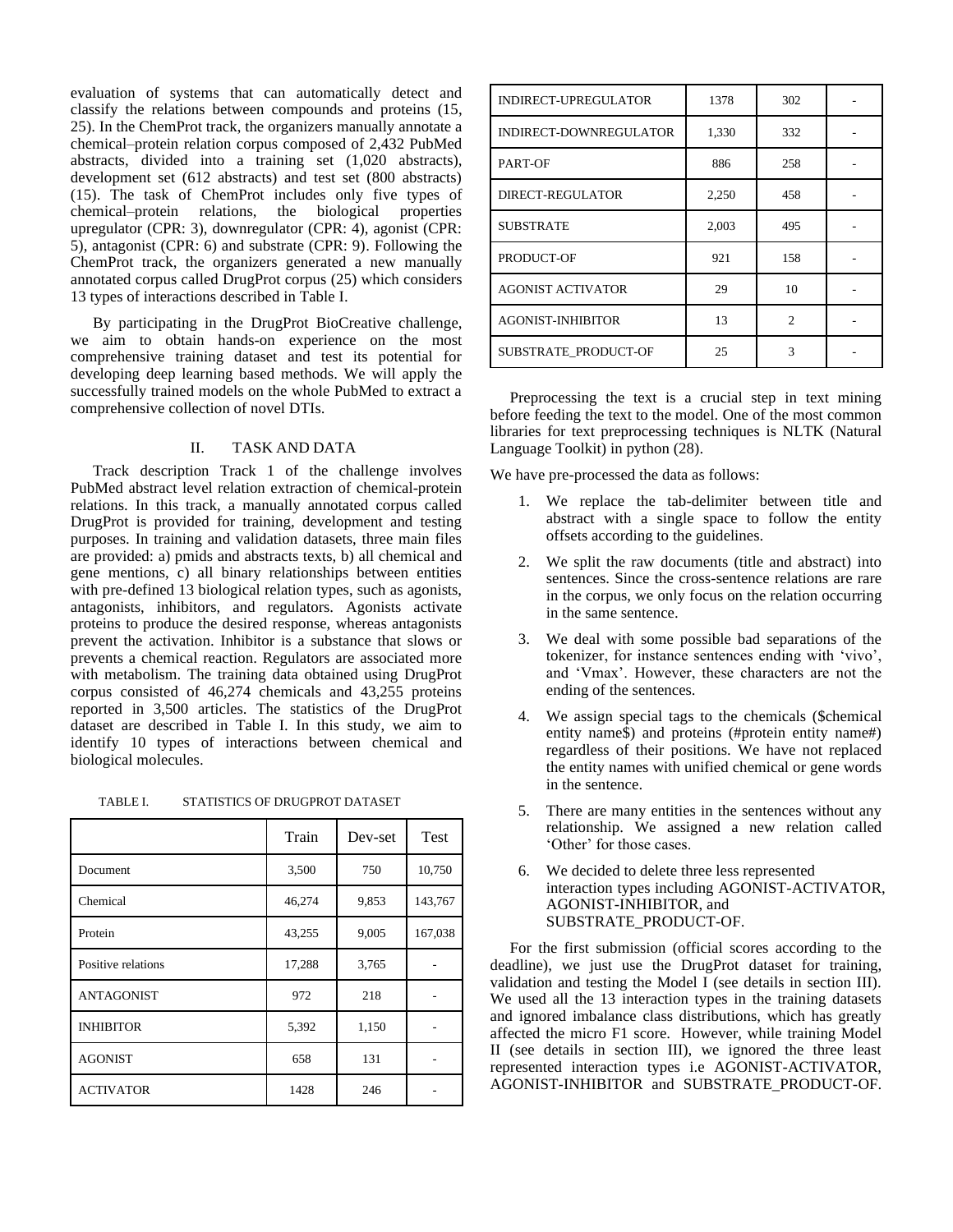Each of these interaction types has less than 30 samples, which were not enough to sufficiently train the model.

For training the model II (results submitted after the deadline and before paper submission), we combined ChemProt and DrugProt datasets. ChemProt test data is used as a hidden golden test data to evaluate our system by using the DrugProt (BioCreative VII) evaluation library to generate the performance metrics.

#### III. METHODS

 Our model is an extension of BioMed-RoBERTa-base (16) to extract the relations (interaction types). BioMed-RoBERTabase is a language model built based on the RoBERTa base model (17) with an additional pre-training of 12.5K steps. It was trained on more scientific papers (2.68M) from the Semantic Scholar. The training data contains 7.55B tokens and have both abstracts and full texts.

We adapt the BioMed-RoBERTa-base model for the relation classification task by encoding each relation pair of chemical protein mentions corresponding to the abstract text as in the following example format:

<s>This study therefore characterized the binding of \$DF\$ to the #sigma receptors# and NMDA - linked PCP sites and examined the anticonvulsant as well as locomotor effects of DF in mice in comparison with those of DM and DR.</s>

In the first model (Model I), we have only used the embedding vector of the BioRoBERTa [CLS] token from the last hidden layer as a representation of each textual sequence. It is further processed by two fully connected layers and a SoftMax activation function.

Our main model called R-BERT-CNN (Model II) shown in Fig. 1 has different parts. The first part is the BioMed-RoBERTa-base model in which the pre-processed input text sequence with length 512 passes through 12 layers. The second part inspired from (18) is CNN which utilizes the output of the last 4 layers from the BioMed-RoBERTa-base model. In the BERT paper (19) , it shows that the best performance could be achieved by concatenating the last 4 layers outputs to obtain the contextualized representations. The concatenated embedding layers are then passed to 48 convolutional filters with three different kernel sizes: 768\*3, 768\*4, 768\*5 (each size with 16 filters). The output of each convolutional layer is fed to the ReLU activation function and a max-pooling layer. The results of the max-pooling layers are then concatenated and passed through a fully connected layer. The final part of the R-BERT-CNN model inspired from (20) is the vector representations for chemical protein target entities, produced by averaging the last hidden state vectors from BioMed-RoBERTa-base for each entity, which are passed to two different fully connected layers. Finally, all fully connected layers outputs are concatenated and fed to a final dense layer. Then, it is followed by a classification layer that computes the cross-entropy loss for classification with mutually exclusive classes.

In order to solve the problem of data imbalance, we used PyTorch sampler module to sample the data (26,27). The sampling method used is WeightedRandomSampler, which assigns the classes with different weights according to their total count in the dataset. Then, it selects the data according to the weight of each sample. Table II shows the hyperparameters that are used to fine-tune the BioMed-RoBERTabase model.



Fig. 1. Overall System Architecture of R-BERT-CNN.

| TABLE II. | <b>MODEL II HYPER-PARAMETERS</b> |
|-----------|----------------------------------|
|           |                                  |

| Dropout rate                | 0.5      |
|-----------------------------|----------|
| Learning rate               | $3e-05$  |
| Epochs                      | 7        |
| Max sequence length         | 512      |
| <b>Batch</b> size           | 32       |
| Adam epsilon                | $1e-8$   |
| Gradient accumulation steps | 1        |
| Max grad norm               | 1        |
| Weight decay                | $\theta$ |
| Num warmup steps            | $\Omega$ |

# IV. RESULTS

 The micro F1-score is used to assess the quality of multiclassification problems by aggregating the contribution of each class. The micro F1, micro recall and micro precision scores are defined using the following equations.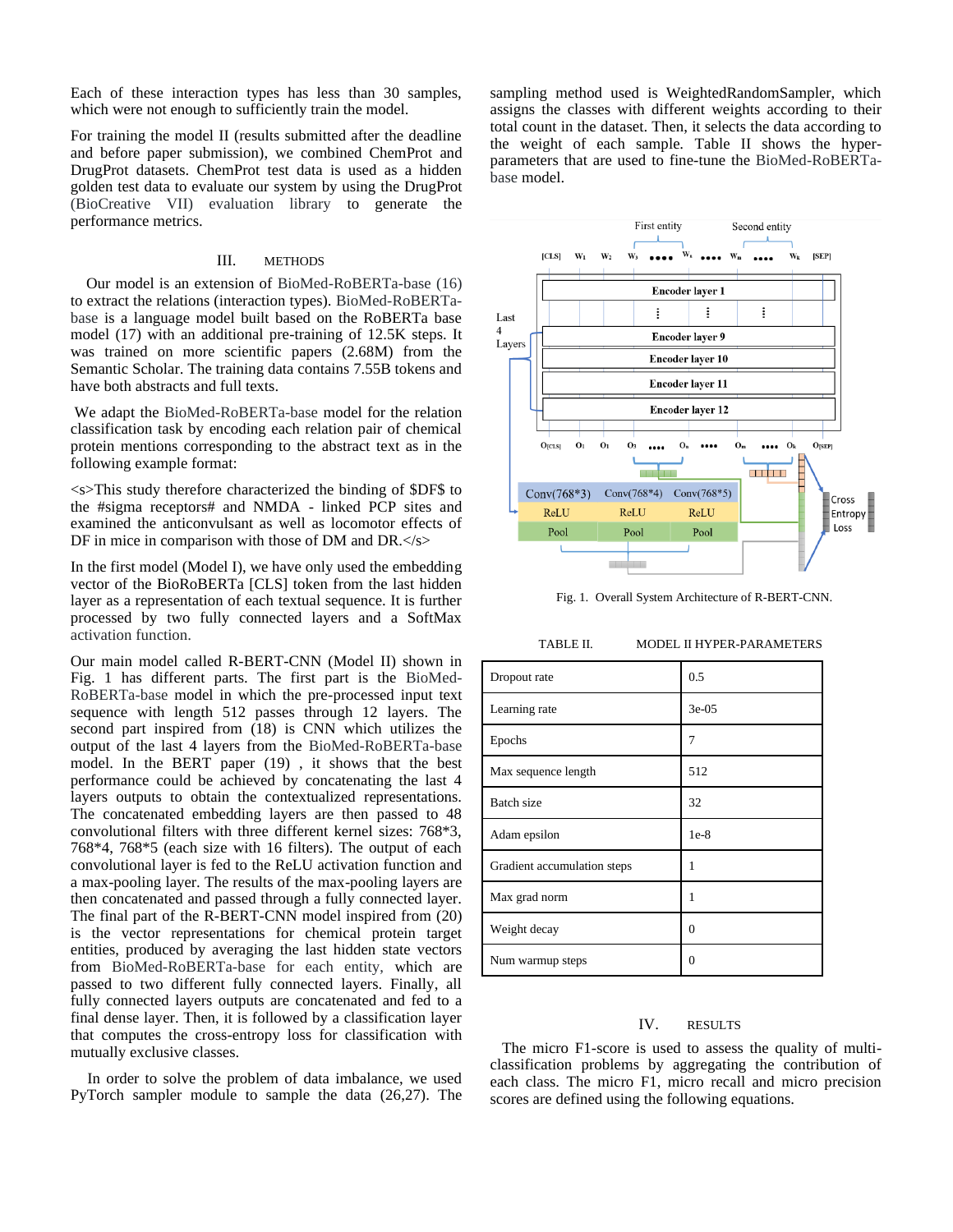$$
Micro F1-score = \frac{2 \times Micro-precision \times Micro-precision}{Micro-precision + Micro-precision}
$$

$$
Micro\, precision = \frac{TP1 + TP2...TPn}{TP1 + TP2 + ..TPn + FP1 + FP2 + ..FPn}
$$

$$
Micro\ recall = \frac{IP1 + IP2...IPn}{TP1 + TP2 + ..TPn + FN1 + FN2 + ..FNn}
$$

 As mentioned in section III, model I was a simple trial to assess performance of a pre-trained model with an imbalance dataset (using DrugProt dataset). Since we include all the relations (interaction types) including even less represented ones, we expected the model to behave poorly (bad prediction results). The result for the model I on the DrugProt test dataset gives 6.3% F1 micro score.

TABLE III. RESULTS OF MODEL II

| <b>Relation</b>                                 | DrugProt test data |                  |      | <b>ChemProt test data</b> |                  |      |
|-------------------------------------------------|--------------------|------------------|------|---------------------------|------------------|------|
|                                                 | $\boldsymbol{P}$   | $\boldsymbol{R}$ | F1   | $\boldsymbol{P}$          | $\boldsymbol{R}$ | F1   |
| <b>ANTAGONIST</b>                               | 0.59               | 0.98             | 0.73 | 0.61                      | 0.96             | 0.75 |
| <b>INHIBITOR</b>                                | 0.61               | 0.80             | 0.69 | 0.67                      | 0.88             | 0.76 |
| <b>AGONIST</b>                                  | 0.51               | 0.91             | 0.66 | 0.40                      | $\mathbf{1}$     | 0.57 |
| <b>ACTIVATOR</b>                                | 0.45               | 0.86             | 0.59 | 0.38                      | 0.99             | 0.55 |
| <b>INDIRECT-</b><br><b>UPREGULATOR</b>          | 0.40               | 0.87             | 0.55 | 0.50                      | 0.99             | 0.66 |
| <b>INDIRECT-</b><br><b>DOWNREGULATOR</b>        | 0.42               | 0.76             | 0.54 | 0.54                      | 0.97             | 0.69 |
| PART-OF                                         | 0.33               | 0.81             | 0.47 | 0.40                      | 1.0              | 0.57 |
| DIRECT-REGULATOR                                | 0.35               | 0.69             | 0.47 | 0.42                      | 0.94             | 0.58 |
| <b>SUBSTRATE</b>                                | 0.31               | 0.80             | 0.45 | 0.35                      | 0.99             | 0.52 |
| PRODUCT-OF                                      | 0.30               | 0.76             | 0.43 | 0.34                      | 1.0              | 0.50 |
| Global results across all<br>interactions types | 0.43               | 0.80             | 0.56 | 0.47                      | 0.95             | 0.63 |

R-BERT-CNN model achieved better results over both DrugProt and ChemProt test datasets (Table 3) by skipping samples from the three least represented classes. Using 10 interaction types, we achieved the micro F1 score of 0.56 as shown in Table 3. The ANTAGONIST, INHIBITOR and AGONIST interaction types obtained relatively better individual performances with F1 scores: 0.73, 0.69 and 0.66 respectively. This could be due to the fact that the model was able to better understand these interaction types and see similar examples during the training process. Another reason

could be the better data representation for these interaction types in terms of chemical and protein names in the actual text.

The model finds difficulty  $(F1 < 0.47)$  to capture the last four interaction types i.e. part-of, direct-regulator, substrate, product-of. We might need to obtain additional high quality samples for these interaction types to have better training of the model. These interaction types are difficult to curate/extract, and hence require significant manual curation efforts.

## V. DISCUSSION

 Target coverage at full proteome scale is important to infer the mechanism of actions for approved drugs (21). However, many targeted drugs are annotated only with the primary putative targets, while off-target information remains poorly understood (22). To address this challenge, we need to develop efficient computational approaches to mine the existing datasets from publications.

 During this challenge, we developed a R-BERT-CNN model to detect and classify the relations between chemicals and biological molecules. The results showed the micro F1 score of 56% across the 10 interaction types. In particular, the ANTAGONIST and INHIBITOR interaction types achieved the micro F1 score of approximately >68%. We will further implement error analysis on the false positive and false negative predictions (29), and seek to improve the models to predict drug–target interactions with higher accuracy by adding more manually curated ground truth data. For example, using preliminary analysis  $(14)$ , we identified  $\sim$ 2.1M articles, which are likely to contain DTIs. We also extracted the associated chemical and protein entities. Models developed in this research, if applied on those ~2.1M articles dataset will pave the way to drug-target data collection, which will be used as a benchmark dataset to facilitate machine learning applications, explore structure–activity relationships, and identify predictive features for a ligand–receptor binding. In a pilot study, we evaluated multiple deep learning-based chemical fingerprints in terms of their prediction accuracy for drug combination sensitivity and synergy and found that Graph Isomorphism Network (Infomax) and Variational Autoencoder (VAE)-based fingerprints achieved the best performance (23). We will validate the novel targets (identified by the computational methods) using the experimental methods such as thermal proteome profiling (24). The resulting drug–target interaction networks can be integrated with chemical and pharmacological data to facilitate drug discovery and drug repurposing.

## ACKNOWLEDGMENT

The work is supported by the European Research Council (DrugComb, No. 716063), the EU H2020 (EOSC-LIFE, No. 824087), and the Academy of Finland (No. 317680). The computational resources are provided by the Finnish IT Center for Science (CSC).

## **REFERENCES**

1. Nogrady,B. (2020) How cancer genomics is transforming diagnosis and treatment. Nature., 579(7800), S10-S11.